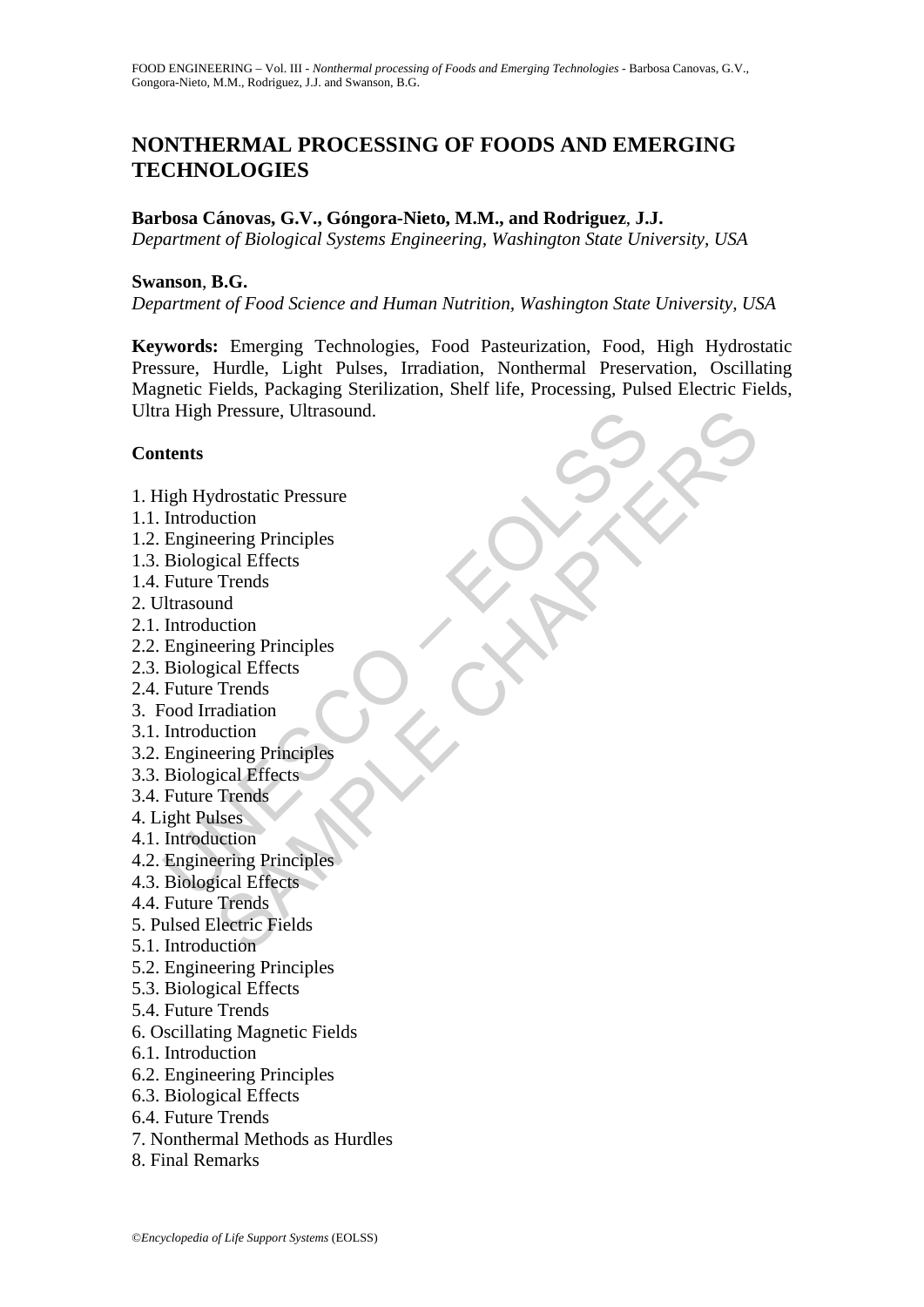Acknowledgement Glossary Bibliography Biographical Sketches

## **Summary**

tments was born. Nonthermal methods allow processing of<br>peratures used during thermal pasteurization, thus flavors, esse<br>mins undergo minimal or no changes during processing. Foods ca<br>essed by 1) irradiation, 2) high hydro was born. Nonthermal methods allow processing of foods below<br>was som. Nonthermal methods allow processing of foods below<br>es used during thermal pasteurization, thus flavors, essential nutrients<br>degro minimal or no changes New trends in food processing, product development and quality assurance are promoting intense research on alternative methods for food preservation. Most foods are thermally preserved by subjecting the products to boiling (or even higher) temperatures for a few seconds to several minutes. These high-energy treatments usually diminish cooking flavors, and cause loss of vitamins, essential nutrients, and food flavors in the product. To overcome or minimize such disadvantages, the concept of nonthermal treatments was born. Nonthermal methods allow processing of foods below the temperatures used during thermal pasteurization, thus flavors, essential nutrients and vitamins undergo minimal or no changes during processing. Foods can be nonthermally processed by 1) irradiation, 2) high hydrostatic pressure (HHP), 3) the use of antimicrobials, bacteriocins, or chemicals, 4) ultrasound, 5) micro and ultrafiltration, and 6) electrical methods such as pulsed electric fields (PEF), light pulses (LP), and oscillating magnetic fields (OMF). Each of these techniques can be used either alone or in combination to optimize product quality, processing time, and bacterial and enzyme inactivation. Another advantage of nonthermal processes is that in general they utilize less energy than thermal processes.

Each nonthermal technology has specific applications in terms of the type of food processed. For example, high hydrostatic pressure, oscillating magnetic fields, antimicrobials, light pulses, and hurdle technology are useful in processing both liquid and solid foods, whereas pulsed electric fields are more suitable for liquid foods and irradiation is useful for solid foods. Furthermore, light pulses, irradiation and magnetic fields can be used to process prepackaged foods, reducing the risk of cross- or postprocess contamination. Therefore, nonthermal technologies are not applicable in processing every variety of food. Each nonthermal technology has its merits and limitations, but in many cases, the use of a combined method or hurdle approach is necessary.

# **1. High Hydrostatic Pressure**

# **1.1. Introduction**

High hydrostatic pressure (HHP), also known as ultra high pressure (UHP), is not a novel technology to the food industry; however, modern consumer trends toward minimally processed foods in the 1990s have renewed interest in this technology. The first commercial pressure-treated food products were jellies and jams, appearing in the Japanese market during the early 1990s. More recently, some juices and purees were produced in Europe and America.

Exposing foods to pressures ranging from 300 MPa to 800 MPa for a short period of time, typically from a few seconds to several minutes, can inactivate the vegetative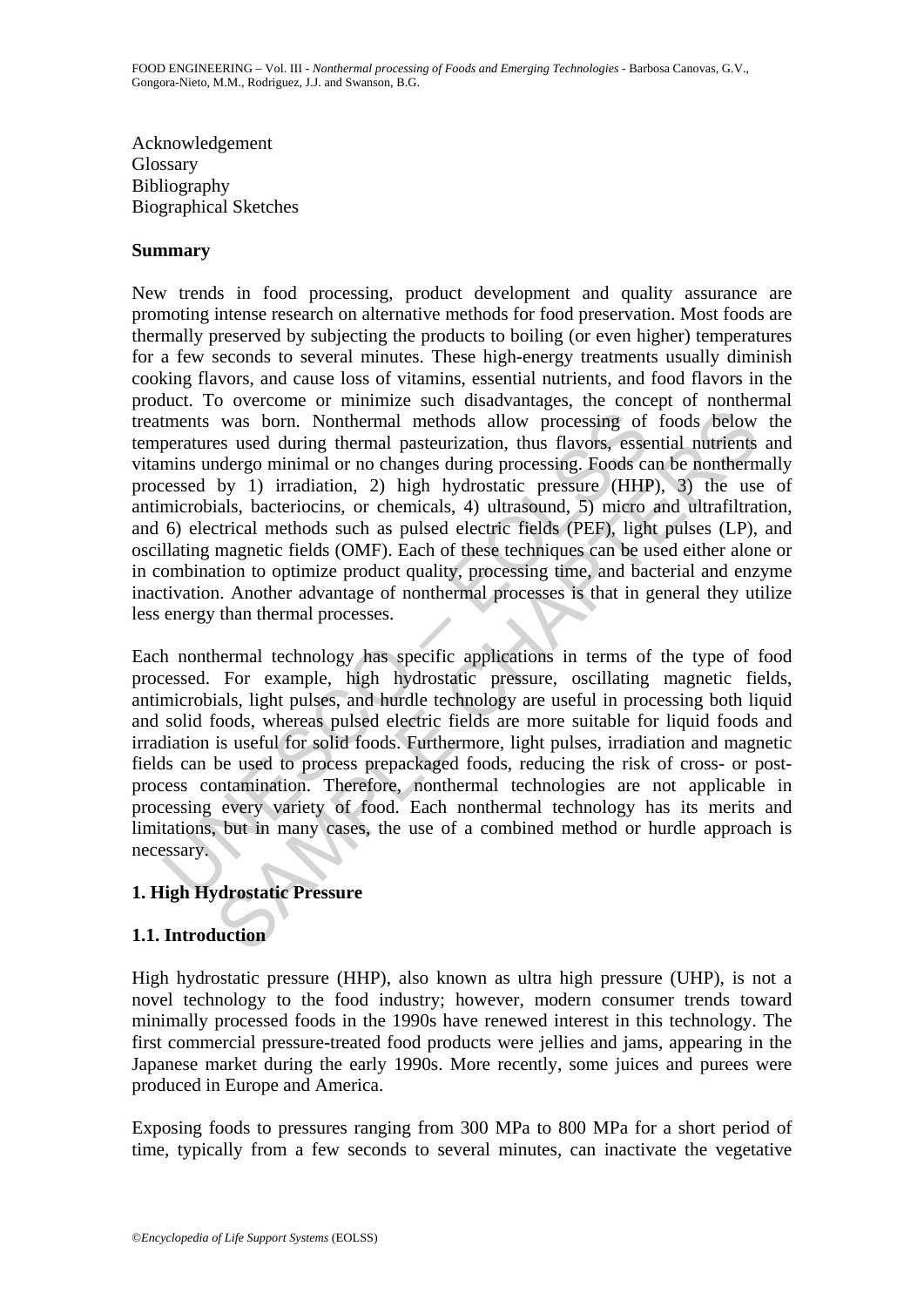pathogenic and spoilage micro-organisms without the undesirable effects of heat. Other benefits of this technology include enzyme inactivation and gelation of proteins. Food freezing and thawing processes can be performed simultaneously with pressurization, yielding superior quality products. HHP also can retain nutritional and sensory attributes in food systems (see *Sensory Evaluation*), enabling the development of products with novel characteristics.

# **1.2. Engineering Principles**

HHP technology is based on the use of pressure to compress food located inside a pressure vessel. Contrary to heat processes such as sterilization or pasteurization, HHP is a nonthermal process, as it only involves minor increases in temperature during pressurization. For a working pressure of 600 MPa, the temperature increment for pure water is only approximately 15ºC.

The applied pressure is isostatically transmitted by a fluid (Pascal's law). In this way, a uniform pressure from every direction compresses the food, which then returns to its original shape when the pressure is released. Pressure transmission is instantaneous, and independent of the product size and geometry. Contrary to heat, pressure transmission is not time/mass dependent, thus the time required for pressure to reach the internal points of the food processed is minimized. However, pressure effects on microbial inactivation and other food processing applications are time dependent.



Figure 1. High-pressure machines with wire-wound vessels and two-pressure transmission systems.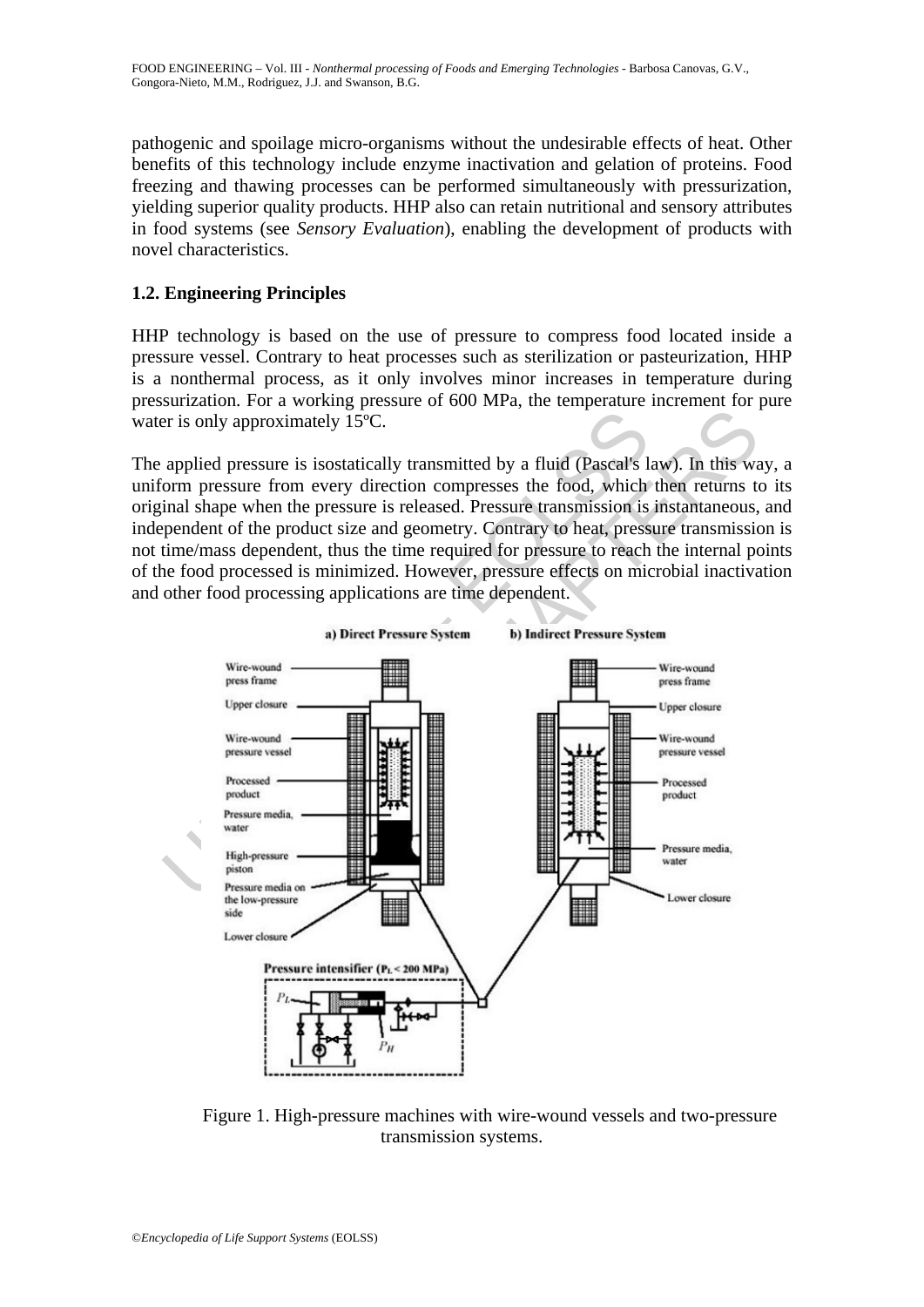The main part of a high-pressure machine is the cylindrical pressure vessel, frequently built in alloy steel of high tensile strength. The wall thickness is designed to endure the maximum working pressure and the number of cycles for which the vessel is intended. Multilayer or wire-wound pre-stressed vessels are used for pressures higher than 600 MPa (Figure 1). These vessels are deliberately designed with a residual compressive stress to lower the maximum stress level on the vessel wall during pressurization. In this way the wall thickness can be reduced, hence the cost of producing such an important part of the system can be lowered.

The pressure is essentially transmitted by two methods (Figure 1). In the direct method, a piston is driven at its larger diameter end by a low-pressure pump, which directly pressurizes the pressure medium. According to a hydraulic principle, the low pressure  $(P_L)$  exerted at the large surface end of the piston  $(A_L)$  is multiplied by the ratio of its

surfaces to yield high pressures  $(P_H)$  at the small area end  $(A_H)$  of the piston.

$$
P_L \times A_L = P_H \times A_H \Rightarrow P_H = \frac{A_L}{A_H} P_L \tag{1}
$$

The direct method of pressurization allows very fast compression but requires a pressure-resistant dynamic seal between the piston and the internal vessel surface.

In the indirect method, high-pressure intensifiers are used to pump the pressure media from the reservoir into the closed vessel until the desired pressure is achieved. Water is the most widespread pressure-transmitting media used in high-pressure food applications. One convenience of liquid water is that volume changes due to pressure are significantly lower than in vapor or other gases (e.g., for 600 MPa at 22ºC, the water volume decreases 15 percent).



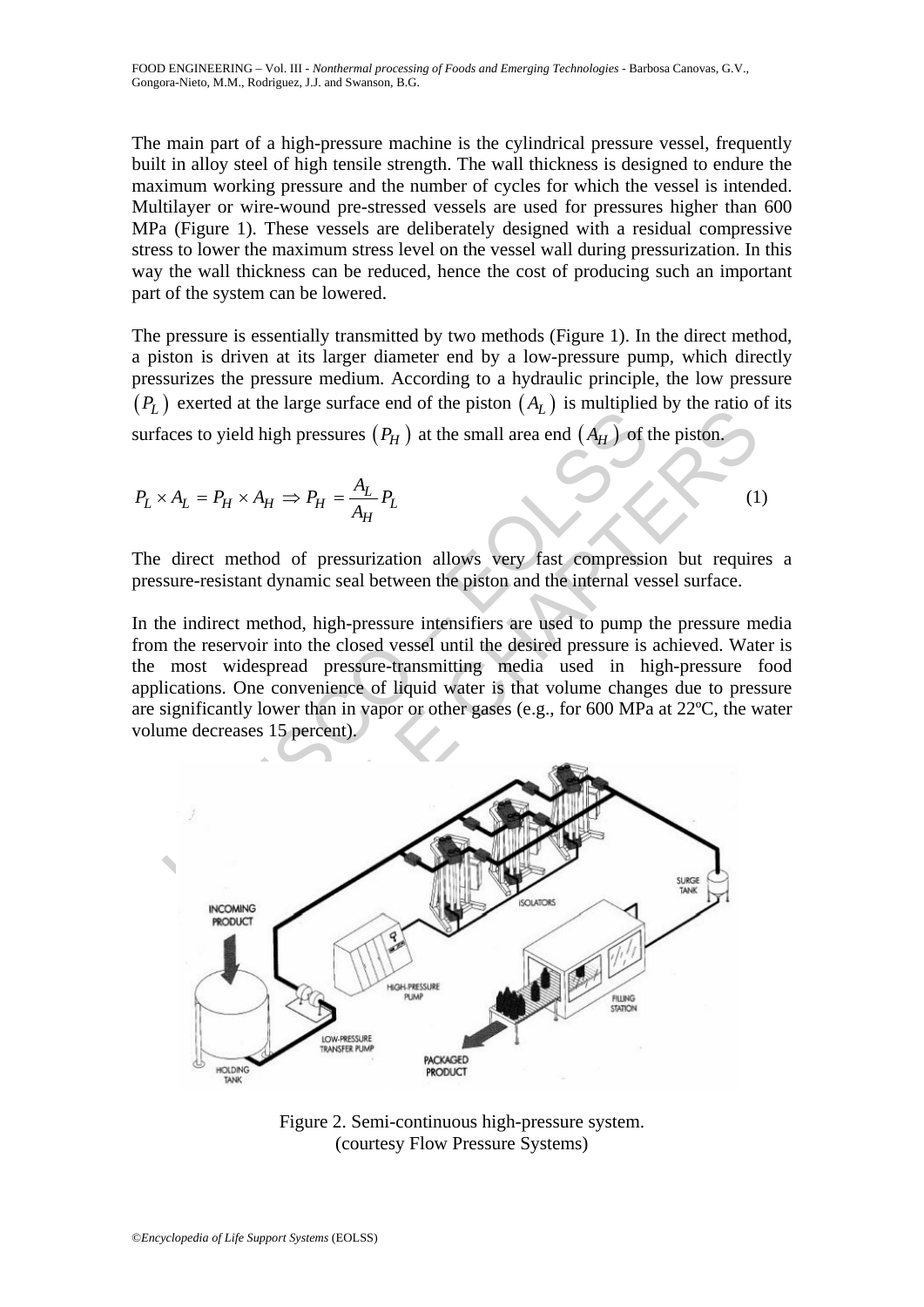HHP is essentially a batch-wise process for pre-packaged foods, whereas semicontinuous process equipment is available for liquid foods (Figure 2). In both cases, the pressure treatment is carried out in cycles of three differentiable steps. An initial time is required to reach the desired working pressure (come up time), then a treatment time where the pressure is maintained, and finally the release pressure time, which is generally accomplished in a few seconds*.*

Food can be HHP-processed in two fundamental ways:

- a) In-container, where high-pressure is exerted after filling and sealing the food into its final or intermediate package.
- b) In-bulk, where no intermediate packaging exists, but aseptic or ultra-clean filling and sealing, which separates the pieces of equipment intended for contact with food from the pressure transmission media.

In the in-container mode, the main concern is the process efficiency obtainable, which is strongly related to the amount of product that can be processed per batch. In the in-bulk mode, the challenge is the aseptic design of the high-pressure vessel.

# **1.3. Biological Effects**

High hydrostatic pressure causes microbial and enzyme inactivation, and protein denaturation, however, the basic mechanisms involved are only partially understood. According to the Le Chatelier principle, under equilibrium conditions, a process associated with a decrease in volume is favored by pressure and vice versa.

from the pressure transmission media.<br>
The in-container mode, the main concern is the process efficiency of<br>
Ilege is the amount of product that can be processed per by<br>
lee, the challenge is the aseptic design of the high increases the main concern is the process efficiency obtainable, while the renessure transmission media.<br>
In that and the amount of product that can be processed per batch. In the in-<br>
challenge is the aseptic design of th Pressures between 300 and 800 MPa can inactivate food spoilage and pathogenic microorganisms. Pressure induces a number of changes in the microbial cell membrane, cell morphology, and biochemical reactions, which can ultimately lead to microbial inactivation. Cell membranes are the primary site of action for pressure damage to microbial cells. The microbial membranes play an important role in the transport and respiration functions; thus, a great change in membrane permeability can cause death of the cell. Changes in cell morphology involve the collapse of intercellular gas vacuoles, anomalous cell elongation, and cessation of movement in the case of motile microorganisms. There is good evidence that minor changes in the biochemistry of living cells play an important role in microbial inactivation. Biochemical reactions that are strongly influenced by pressure usually involve reactants and products differing in the number of ionizable groups, like water and acid molecules.

The extent of microbial inactivation achieved depends on the type and number of microorganisms, the magnitude and duration of HHP treatment, temperature, and composition of the suspension media or food. In general, yeast and molds are more easily inactivated by pressure than bacteria. Among bacteria, vegetative forms are more susceptible than spores. The relative pressure sensitivity of vegetative cells makes them the first targets for preservation of foods by high-pressure technology, and particularly for products in which food properties (e.g., low pH in fruit juices) ensure that pressure-resistant sporeformers are unable to grow. Spore germination can be induced by altering moderate pressure cycles, which leaves the vegetative cells susceptible to inactivation. Gram-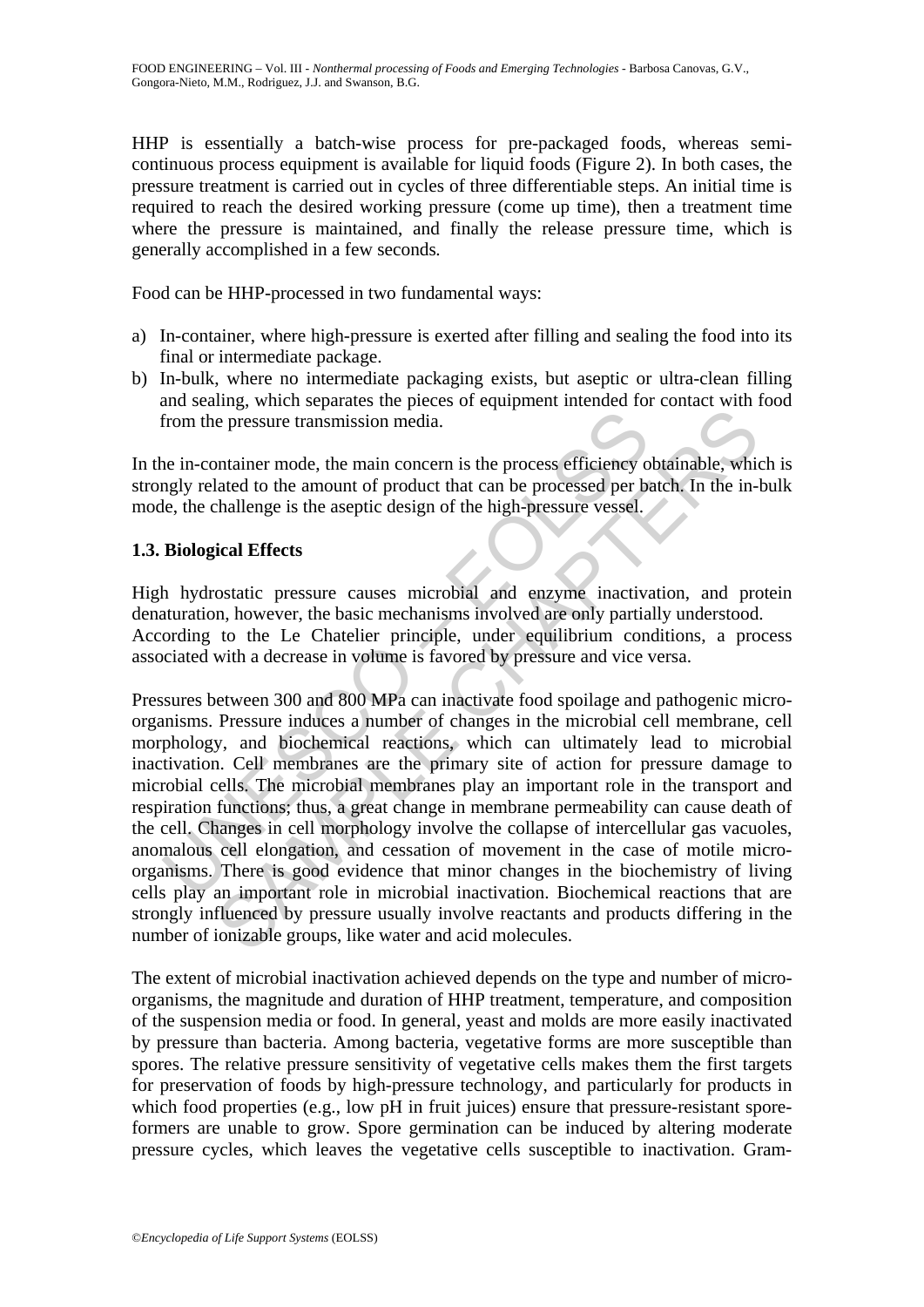positive bacteria are more resistant than gram-negative bacteria, and bacteria at the stationary growing phase are more resistant than bacteria at the logarithmic growing phase.

Generally, an increase in pressure increases microbial inactivation. However, increasing the treatment time does not necessarily increase microbial death rates. When combined with other preservation factors, such as water activity, pH, temperature or antimicrobials, pressure action can have an antagonistic, additive, or synergistic effect (see *Hurdle Technology*). Foods with low water activity achieved by high sugar concentrations decrease the sensibility of micro-organisms to pressure (antagonistic effect). Low pH and the use of combined moderate temperatures promote pressure efficacy (synergistic effect) on microbial inactivation.

ymes can be inactivated through pressure action by disrupting<br>ymes are proteins in which biological activity arises from an *i*<br>ther by the three-dimensional configuration of the molecule. Eve<br>active site can lead to a los can be inactivated through pressure action by disrupting their active<br>tre proteins in which biological activity arises from an active site bro<br>the three-dimensional configuration of the molecule. Even small change<br>siste c Enzymes can be inactivated through pressure action by disrupting their active site. Enzymes are proteins in which biological activity arises from an active site brought together by the three-dimensional configuration of the molecule. Even small changes in the active site can lead to a loss of enzyme activity. Pressures above 150 MPa induce partial unfolding and dissociation of protein structures, due to modifications of hydrophobic and electrostatic bonds. However, HHP does not affect covalent bonds; thus, enzymes can refold after depressurization, partially or totally recovering their original biological activity. Since protein denaturation is associated with conformational changes, pressure action can change the functionality of the enzyme (e.g., increase or loss of biological activity or change in substrate specificity). Pressure alone is in general not enough to inactivate food deteriorative enzymes. Remaining enzymatic activity of deteriorative enzymes, if high enough, could severely reduce the shelf life of HHPtreated foods. However, when pressure is used in combination with other factors, such as mild heat treatment, enzyme inactivation can be attained.

The structure of food proteins and polysaccharides can be changed with high pressure to bring about modifications in rheology and mouthfeel (See *Food Rheology and Texture*). Pressure can induce the gelation of suspensions, solutions of various food proteins, such as muscle homogenates, surimi, egg white, and soy proteins. Gels obtained by HHP processing have lighter color and lower strength than gels obtained with traditional heat processing. However, the nutritional value of HHP obtained gels is better retained and their novel texture could potentially be used in food product development areas. Starch can be induced to gelatinize by pressure action. In heat-induced gelatinization, the granule molecular order is disrupted and amylose leaches while the granule swells. HHP disrupts the starch granule structure without leaching amylose, causing a limited granule expansion when swelling. Gels obtained from HHP gelatinized starches have a weaker matrix than heat-induced types.

Frozen food can be thawed with pressure treatment, decreasing the time required at atmospheric pressure, thus reducing the loss of liquid retention properties and improving the preservation of color and flavor in fruit. Thawing generally occurs more slowly than freezing, potentially allowing further damage to the sample. Therefore, pressure-assisted freezing and thawing represent a potential area of development, although few preliminary studies have been published thus far.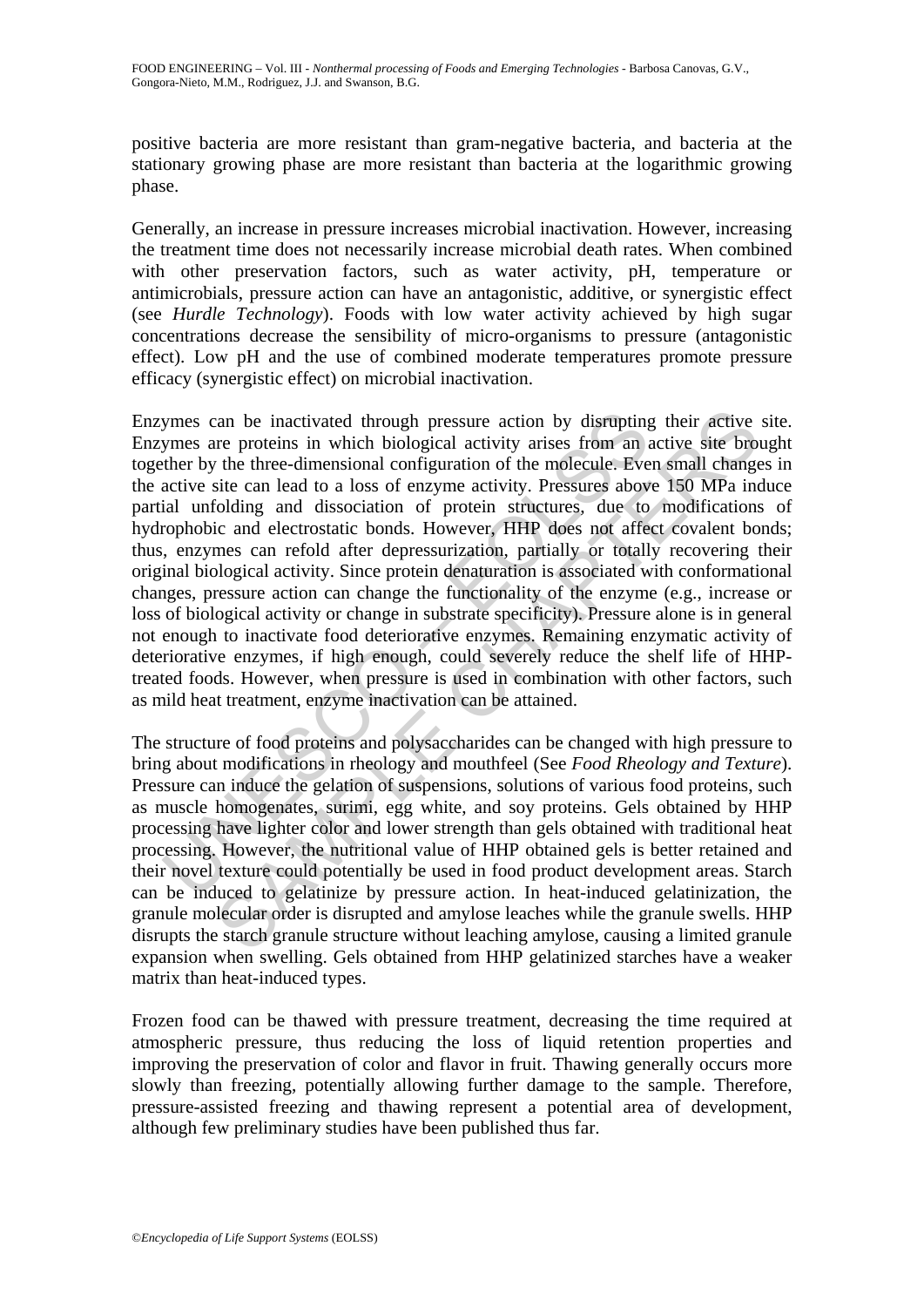# **1.4. Future Trends**

HHP technology offers the food industry a unique opportunity to develop new foods with superior nutritional and sensory quality, novel texture, more convenience, and increased shelf life. Although it is unlikely that pressure processing will replace food canning or freezing, due to high processing costs, HHP could find applications with high-quality products where thermal processes are not suitable or HHP could confer added value in terms of nutritional or sensorial characteristics.

### **2. Ultrasound**

### **2.1. Introduction**

The application of ultrasound in the food industry has been extensively researched and developed in different important areas, such as determination of food properties, plant sanitation, and food processing. The technology is based on the transmission of sound through liquid media at a frequency beyond the human audible range (e.g., above 18 MHz).

application of ultrasound in the food industry has been extensiveloped in different important areas, such as determination of food training leads and food processing. The technology is based on the trange liquid media at a ation of ultrasound in the food industry has been extensively researched<br>in different important areas, such as determination of food properties, p<br>and food processing. The technology is based on the transmission of sc<br>uid Ultrasound applications are typically divided into two categories according to the power and frequency utilized. Low power-high frequency ultrasound operates at frequencies in the MHz range and with acoustic power ranging from a few mW to several tens of mW. Such acoustic waves are capable of traveling through a media without altering the material, allowing non-destructive measurements of food processes. High power-low frequency ultrasound is operated at frequencies in the kHz range in which the acoustic power can extend from a few mW to kW. Examples of use for high power-low frequency ultrasound include surface sanitation, microbial inactivation, and enzyme activity alteration.



#### **Bibliography**

- - -

Barbosa-Cánovas G.V., Pothakamury U., Palou E., and Swanson B.G. (1997). *Nonthermal Preservation of Foods*. New York: Marcel Dekker, Inc. [This presents a comprehensive review of Nonthermal technologies, including, High Hydrostatic pressure, Irradiation, Light Pulses, Pulsed Electric Fields, Oscillating Magnetic Fields, and Hurdle approach].

Barbosa-Cánovas G.V., Góngora-Nieto M.M., Pothakamury U.R., and Swanson B.G. (1999). *Preservation of Foods with Pulsed Electric Fields*. San Diego CA: Academic Press. [This presents a comprehensive compilation of this technology from the fundamentals to its potential implementation in the food industry].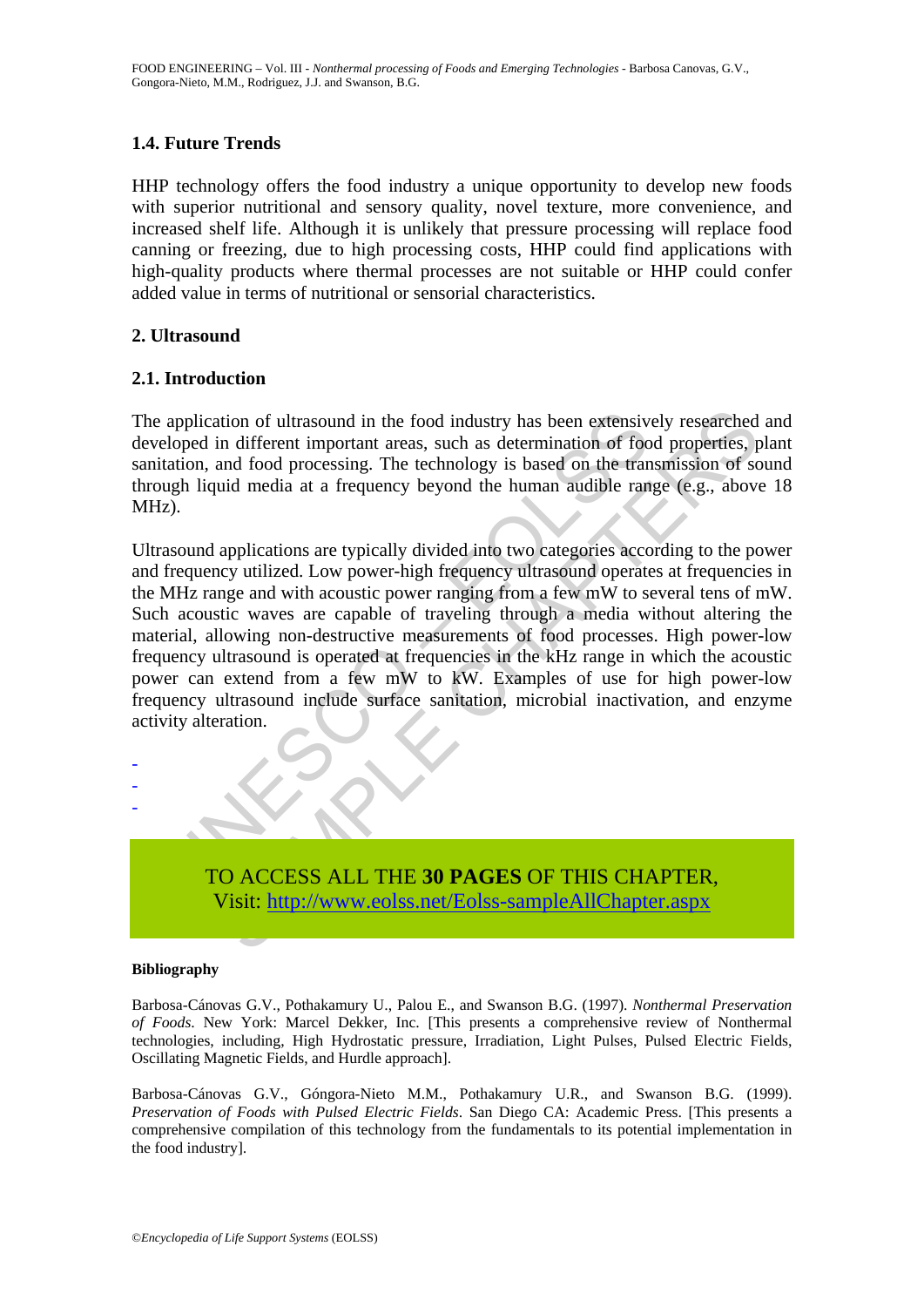Dunn J., Bushnell A., and Clark W. (1997). *Pulsed Light Processing and Sterilization*. Biotechnology International, International developments in the biotechnology industry, 233–238. San Francisco, CA: Universal Medical Press, Inc. [This is a thorough review written by three experts on this technology].

Dunn J., Ott T.M., and Clark W. (1996). *Prolongation of Shelf Life in Perishable Food Products*. U.S. Patent No.5 489 442. [The patent deals with pulsed light inactivation of surface microorganisms in perishable solid foods with transparent solid coatings].

Gould G.W. (1995). *New Methods of Food Preservation.* London: Blackie Academic & Professional. [This presents a comprehensive background of most of the topics covered in this article].

Qin B-L., Olsen R., Barbosa-Cánovas G.V., Swanson B.G., Pedrow P.D., and Zhang Q. (1998). *Continuos Flow Electrical Treatment of Flowable Food Products*. Part II US Patent No. 5 776 529. [The patent deals with PEF inactivation of microorganisms in liquid foods and the design of a continuous PEF food processing chamber system].

Povey M.J.W. and Mason T.J. (1998). *Ultrasound in Food Processing*. London: Blackie Academic & Professional. [This presents a comprehensive review of this technology].

Urbain W.M. (1986). *Food Irradiation*. Orlando: Academic Press, Inc. [This presents a comprehensive review of this technology].

#### **Biographical Sketches**

ry M.J.W. and Mason T.J. (1998). *Ultrasound in Food Processing*. London:<br>
sessional. [This presents a comprehensive review of this technology].<br>
in W.M. (1986). Food Irradiation. Orlando: Academic Press, Inc. [This presen V. and Mason T.J. (1998). *Ultrasound in Food Processing*. London: Blackie Academ<br>[This presents a comprehensive review of this technology].<br>
(1986). *Food Irradiation*. Orlando: Academic Press, Inc. [This presents a comp **Gustavo V. Barbosa-Cánovas** received his B.S. in Mechanical Engineering at the University of Uruguay and his M.S. and Ph.D. in Food Engineering at the University of Massachusetts-Amherst. He then worked as an Assistant Professor at the University of Puerto Rico from 1985-1990, during which he was granted two National Science Foundation (NSF) awards for research productivity. Following this, he went to Washington State University (WSU) where he is now Professor of Food Engineering and Director of the Center for Nonthermal Processing of Food (CNPF). Dr. Barbosa-Cánovas chaired the Organizing Committee for the 1997 and 1999 Conference of Food Engineering (CoFE). In addition, he is an Editor of the journal *Food Science and Technology International* published by SAGE, the journal *Innovative Food Science and Emerging Technologies* published by Elsevier Science, and the *Food Engineering* theme in the Encyclopedia of Life Support Systems (EOLSS) to be published by UNESCO. Dr. Barbosa-Cánovas is the Editor-in-Chief of the Food Engineering Book Series published by Kluwert Academic and Plenum Publishers (KAPP) as well as of the Food Preservation Technology Book Series published by CRC Press. He has chaired and organized several technical sessions at the American Institute of Chemical Engineers (AIChE) and Institute of Food Technologists (IFT) annual meetings, edited 12 books on Food Engineering topics, and has authored, among others, *Dehydration of Foods* (Chapman and Hall), *Nonthermal Preservation of Foods* (Marcel Dekker), *Food Engineering Laboratory Manual* (Technomic), and *Engineering Properties of Biological Materials* (ASAE). Dr. Barbosa-Cánovas is also part of the editorial board for four technical journals, including the *Journal of Food Engineering*, *Journal of Food Process Engineering*, *Journal of Food Science and Technology (LWT),* and the *International Journal of Physical Properties of Foods*. He is International Consultant for the United Nations' Food Agriculture Organization (FAO), Associate Researcher for the United Nations' PEDECIBA (a special program to develop basic sciences), and a consultant for several major food companies in the United States.

**M. Marcela Góngora-Nieto** is a Research Associate with the Center for Nonthermal Processing of Foods at Washington State University, Pullman, WA, USA. She is currently working on a project for the scale up of nonthermal technologies in food processing, primarily in the area of Pulsed Electric Fields (PEF). M. Marcela Góngora-Nieto received a Ph.D. in Engineering Science from Washington State University in 2000. As a Ph.D. student, she worked on the new technologies involved in nonthermal preservation of foods. She co-authored the first specialized book in PEF technology, *Preservation of Foods with Pulsed Electric Fields*, published by Academic Press. (1999). Dr. Góngora-Nieto has co-authored 11 book chapters, 16 articles in refereed journals, and 27 presentations for international meetings. She actively participated as a Graduate Student Representative of the IFT Nonthermal Division, and continues to participate as a member today. She maintains active participation in the research of nonthermal technologies and their implementation, specifically in energy measurements and control systems. Also,